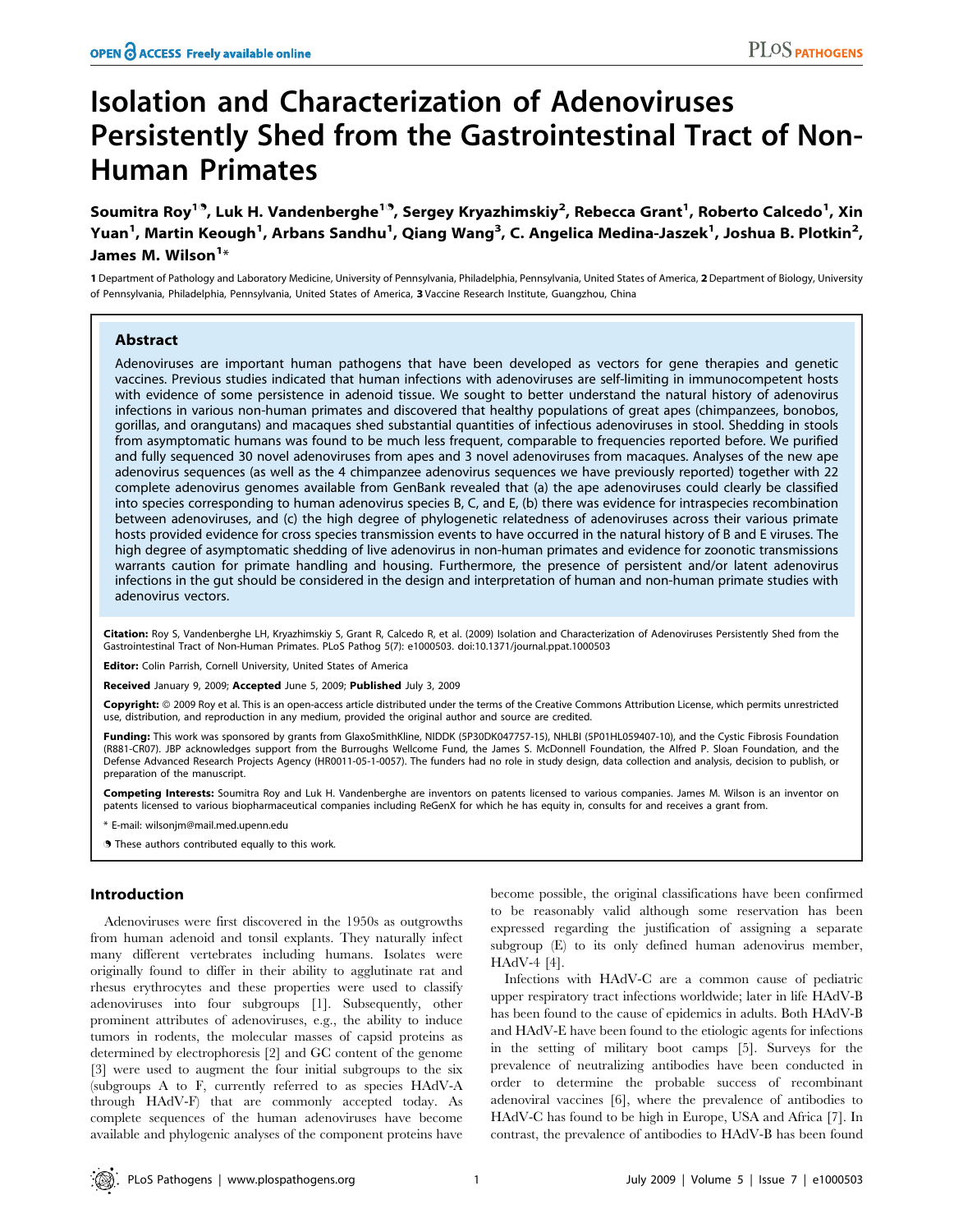## Author Summary

Adenoviruses were originally discovered as a causative agent for upper respiratory infections, especially in children. They are now recognized as being responsible for disease in several other settings, e.g., as the cause of infectious diarrheas or of kerato-conjunctivitis. In the 1960s, chimpanzees were found to shed adenoviruses in their stools. We now find that normal great apes (chimpanzees, gorillas, and orangutans) and monkeys frequently shed adenoviruses in their stools, corroborating the older finding. In contrast, data from humans have showed that adenoviral shedding in stools is fairly uncommon, being restricted to patients recovering from adenoviral infections, although adenoviruses can frequently be recovered from lymphoid tissue such as the adenoids from normal people. In the course of these investigations we have purified and characterized 30 different adenoviruses from great apes by genomic sequencing. We have compared the gene sequences of these adenoviruses to 22 human adenoviruses whose complete genome sequences are available. Even though human adenoviruses are not found in apes and vice versa, based on these sequence data we propose that it is possible that cross-species transmission events may have contributed to the natural evolution of adenoviruses found to infect humans today.

to be comparatively lower in a European cohort [8]. HAdV-F is frequently implicated as a cause of infectious diarrheas worldwide [9–14], but other adenovirus serotypes were also frequently coisolated under these conditions.

The molecular biology of primate adenoviruses has been defined in substantial detail [15]. Less is known about the natural history of naturally occurring adenovirus infections. Recombinant forms of human adenoviruses have been aggressively pursued as vectors for human gene therapy and genetic vaccines [16].

Natural history studies of large cohorts of families in Seattle [17] and Long Island [18] showed that clinical sequelae of adenovirus infections and recovery of virus in immune competent humans are self–limited, although prolonged shedding was observed in stool from a subset of individuals. An early clue to the biology of adenovirus infections in great apes was provided by Hillis in 1963 in a study which attempted to isolate the cause of transmissible hepatitis in chimpanzees [19]. He recovered from stool of 25/87 chimpanzees an uncharacterized cytopathic virus that grew in vitro but was not related to hepatitis. He concluded that ''there are a number of enterically excreted viruses in the chimpanzee, some or all of which may be part of the animal's 'normal flora' ''.

## Results

To better understand the natural history of adenovirus infections in primates, we investigated virus persistence and latency in species of the Hominidae and the Cercopithecidae family. Samples were acquired from several great ape species: chimpanzee (Pan troglodytes), bonobo (Pan paniscus), orangutan (Pongo pygmaeus) and gorilla (Gorilla gorilla) as well as normal humans. Two old world monkey species, rhesus and cynomolgus macaques (Macaca mulatta and Macaca fascicularis, respectively), were also studied since they are commonly used to model human diseases and to evaluate efficacy and safety of adenoviral vectors for gene therapy and genetic vaccines. We reasoned that in these primates the gut may serve as a site of persistence, and that evidence of this phenomenon could be obtained from stool

|  |  |  |  | Table 1. Recovery of adenoviruses from primate stools. |  |  |  |
|--|--|--|--|--------------------------------------------------------|--|--|--|
|--|--|--|--|--------------------------------------------------------|--|--|--|

| $CPE+$ |           | $PCR+$ |           |
|--------|-----------|--------|-----------|
|        |           |        |           |
| 29/82  | (35%)     | 30/30  | $(100\%)$ |
| 36/142 | (25%)     | 29/32  | (91%)     |
| 1/11   | (9% )     | 4/11   | (36%)     |
|        | <b>ND</b> | 9/24   | (42%)     |
|        | <b>ND</b> | 18/43  | (38%)     |
|        |           |        |           |
| 5/13   | (38%)     | 6/13   | (46%)     |
|        |           |        |           |
| 11/45  | (24%)     | 18/45  | (40%)     |
| 0/6    | (0% )     | 3/6    | (50%)     |
|        |           |        |           |
| 0/27   | (0% )     | 17/27  | (63%)     |
|        |           |        |           |
|        | <b>ND</b> | 0/18   | $(0\%)$   |
| 10/73  | (14%)     | 2/73   | (3%)      |
| 6/41   | (15%)     | 3/41   | (7%)      |
|        |           |        |           |
| 1/100  | (1%)      | 6/48   | (13%)     |
| 16/100 | (16%)     | 32/48  | (67%)     |
| 0/6    | $(0\%)$   | 6/6    | $(100\%)$ |
| 3/42   | (7%)      | 37/42  | (88%)     |
|        |           |        |           |

Samples were analyzed by culturing virus on relevant indicator cells or were subjected to a nested PCR for a highly conserved region of the adenoviral DNA polymerase gene. All samples that showed cytopathic effect when exposed to permissive cells were analyzed by a hexon-specific PCR to confirm the presence of adenovirus. CPE+ indicates the number rescued/total number analyzed (percentage recovery). PCR+ shows the results of the nested PCR with the number of PCR positive samples over the total number of samples tested as a denominator. (ND: not determined).

doi:10.1371/journal.ppat.1000503.t001

extracts by culture on cells permissive for adenoviral replication or through a sensitive PCR assay for direct detection of adenoviral DNA (Table 1).

Non-human primate stool specimens were retrieved from animals in three distinct living conditions. First, stool from chimpanzees and gorillas that live in the wild in several locations in Africa were assayed for the presence of viral genomes by PCR. Attempts to isolate live, infectious virus from the PCR positive stool samples were unsuccessful (Table 1) and highlighted the technical limitations (numbers, quality, condition and preservation) with specimen from animals in the African wild. In order to test whether PCR positive stools also harbored live virus, we obtained more recent stool samples from several primate facilities in the United States that housed chimpanzees (New Iberia Research Center of the University of Louisiana at Lafayette, and the Michale E. Keeling Center for Comparative Medicine and Research, University of Texas M. D. Anderson Cancer Center) and macaques (Covance Research Products Inc., Oregon National Primate Research Center and the Non-human Primate Research Program at the University of Pennsylvania). Thirdly, we addressed the question whether the findings from chimpanzees and macaques extended to other primates by assaying fecal specimens from several great ape species that lived in captivity in ten different zoos in the United States.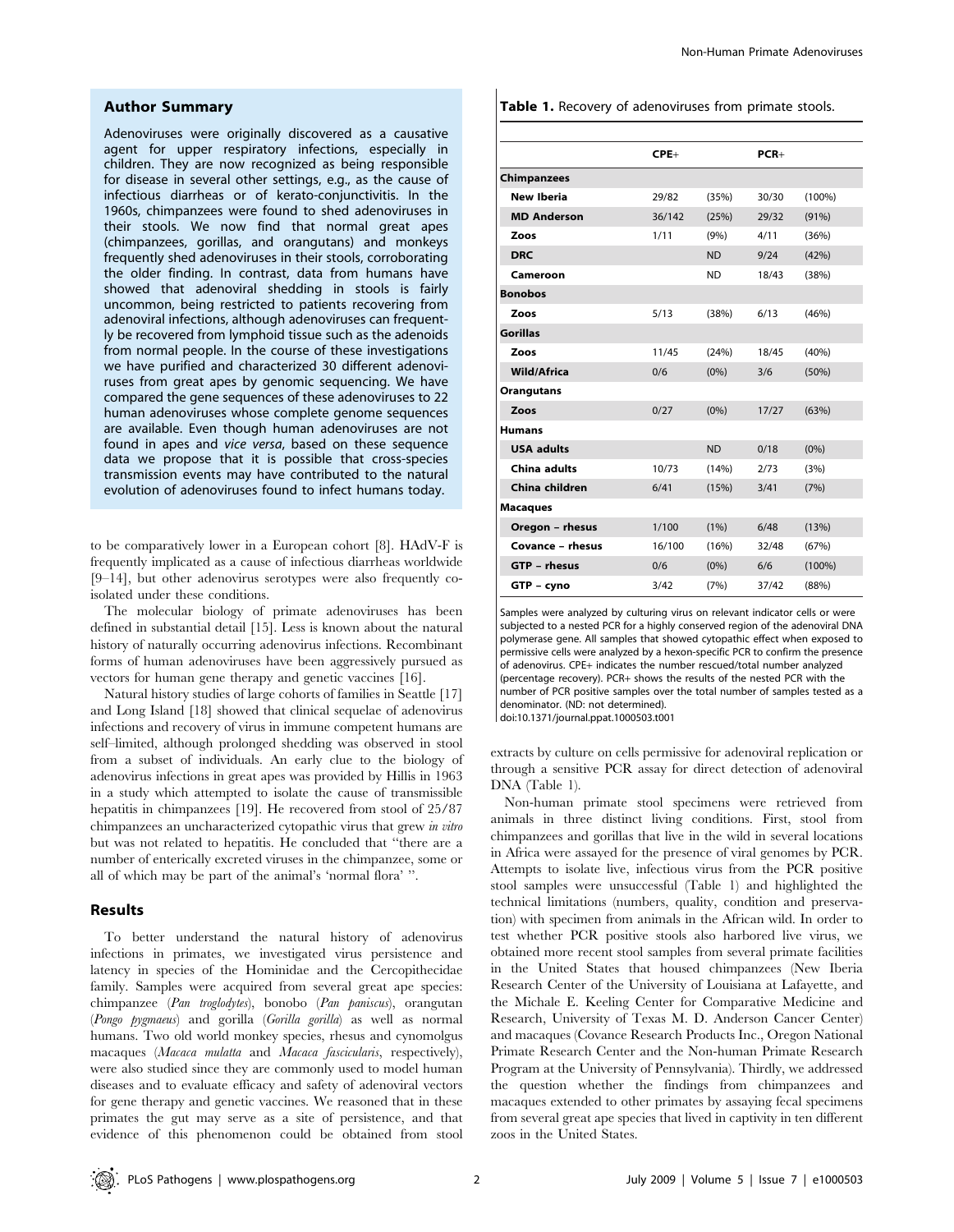Chimpanzee stool samples collected from natural habitats in Cameroon and the Democratic Republic of Congo (DRC) were made available to us for analysis. DNA isolated from these samples has been used for simian foamy virus studies [20]. These samples underwent a sensitive nested PCR that was designed to directly detect adenovirus genomes using oligonucleotides complementary to a conserved region of the DNA polymerase gene (pol). Adenovirus DNA could be detected in 40% of the stool samples from chimpanzees that exist in the wild (Table 1). Cloning and sequencing of these PCR products identified twenty-four that were species E and three that were species B (data not shown). In this conserved region, species E viruses closely clustered with SAdV-25.1, 26 and 39 whereas species B isolates where mostly similar to SAdV-35.1 and SAdV-35.2 (Figure 1). We also obtained stool from mountain gorillas in the Virunga Massif mountain range in Rwanda and detected adenovirus in 3/6 samples by pol PCR. Stool extracts were also filtered and evaluated for their ability to induce cytopathic effects (CPE) on the human epithelial A549 cell line. Every attempt to grow out live adenovirus on A549 cells was unsuccessful. We were unable to determine whether this failure was due to the technical limitations of sample collection or preservation, the sensitivity of the cellular detection assay or the absence of functional viral particles. Analysis of samples acquired under more controlled conditions in the USA permitted us to address these important questions.

Samples received from USA facilities underwent two parallel assays. A PCR based assay was designed to detect adenoviral DNA at high sensitivity and specificity for adenovirus using primers corresponding to a conserved region of pol as described above. A second assay aimed to recover replication competent live adenovirus. The substrates for both assays were the stool droppings that were re-suspended and filtered. The infectivity of these adenoviral genomes in great ape fecal specimens was tested in conditions amenable to replication of human adenoviruses by inoculating A549 cells and evaluating the cultures for CPE. Macaque stool was processed identically but cultured on a more permissive cell line for the growth of macaque adenoviruses than A549 i.e. an African green monkey epithelial kidney cell line named BS-C-1. In a subsequent step, CPE positive samples underwent a PCR assay in which a portion of the hexon gene that spans hypervariable regions 1 to 6 was amplified [21]. Cloning and sequencing of these PCR fragments provided confirmation of the presence of adenovirus and the relatedness of the isolate to other known adenoviruses. Based on this information, selected samples were further amplified in culture and complete genomic sequence was determined.

Of the 568 non-human primate stool samples from zoos and primate facilities, 18% tested were found to be positive for adenovirus by the CPE detection assay (Table 1). This assay provided evidence of shedding of infectious adenovirus for all species at the time of sampling except for samples from orangutans which failed to yield infectious virus under the culture condition employed. Shedding was observed at similar frequencies (22–38%) among chimpanzees, bonobos and gorillas. The macaque specimens yielded a substantially lower incidence of CPE (8%).

Of the great ape isolates, all amplified hexon fragments were sequenced and classified phylogenetically according to adenoviral species. The 65 PCR positive chimpanzee samples from primate facilities yielded 15 species B, 28 species C and 23 species E that clustered in 16 clades based on sequence similarity  $(>95\%$ identity). Fifteen representative isolates of the 16 clades were further amplified and the viral DNA purified and completely sequenced (Figure 1). Phylogenies of representative open reading frames (ORFs) of several portions of the genomes largely reflected

the earlier classification based on partial hexon sequence with a few exceptions (Figure 1 and Figures S1, S2, S3, S4, S5, S6 and S7). For example, the species E strain SAdV-25.2 encodes a hexon highly similar to a previous isolate SAdV25.1. Interestingly, the phylogeny of these two viruses diverges in most other ORFs studied, suggestive of recombination playing a role in the evolutionary history of these isolates. Adenoviruses isolated from zoos belonged mostly to species B (gorilla: 5, bonobo: 2) and species C (chimpanzee: 2, gorilla: 2, bonobo: 4) with only one bonobo virus in species E. All zoo isolates were successfully grown up and fully sequenced. Human species B adenoviruses that have previously been sub-classified into B:1 (HAdV-3, HAdV-7, and HAdV-21) and B:2 (HAdV-11, HAdV-34, and HAdV-35) subclades based on restriction enzyme digestions patterns are seen to cluster separately and are seen to have corresponding counterparts in the ape adenovirus isolates. SAdV-27, SAdV-28, SAdV-29, SAdV-32, SAdV-27, SAdV-41, SAdV-46 and SAdV-47 cluster with the human B:1 isolates whereas SAdV-21, SAdV-33 and SAdV-35 are more closely related to human B:2 isolates.

A subset of stool samples from each captive population of non-human primates (experimental facilities and zoos) was analyzed by direct pol PCR since we hypothesized that the CPE assay to detect adenovirus in stool likely underestimates the actual frequency of shedding for two reasons: samples were not freshly isolated, and the cell line used for recovery was not necessarily optimal for the respective adenoviruses. Indeed, in each population studied the detection of adenovirus by PCR was more sensitive than that based on culture except for humans where sample collection was carried out under more controlled conditions followed by culturing on a human cell line (Table 1). Adenovirus sequence was detected in stools of over 90% of chimpanzees from the primate facilities, 36% of chimpanzees from zoos, 46% of bonobos from zoos, and 40% of gorillas from zoos. Orangutan-derived stool yielded positive PCR signals in 63% of samples despite that fact none of the samples contained viruses that could be rescued on A549 cells. In macaques, the increased sensitivity of the PCR diagnostic assay yielded a higher prevalence in every population studied with overall evidence of adenoviral shedding in 56% of macaques.

A number of previous studies of adenovirus infections in humans have attempted to isolate virus from stool samples. Viruses of the species F group cause infectious diarrhea and are often isolated from stools of symptomatic individuals [9–14,22]. The aforementioned natural history studies demonstrated some examples of prolonged shedding in stool after resolution of respiratory infections [17,18]. Screening of stool samples from asymptomatic normal subjects using a variety of techniques has demonstrated recovery of adenovirus in 2 to 3% of individuals [23,24]. Our rate of recovery of adenovirus from stools of normal humans (i.e., no concurrent infectious illness) was similar to those previously reported, using the same technique used to isolate and detect adenovirus from great apes (Table 1). Samples were obtained from several groups who at the time of collection were not suffering from an infectious illness including adults from USA  $(N = 18)$  and adults  $(N = 73)$  and children  $(N = 41)$  from China. Samples from USA were negative by PCR. Samples from China showed detectable CPE in 14% of adult and children samples, most of which were confirmed by PCR to be due to adenovirus; direct analysis of stools by nested primer PCR detected adenovirus sequence in 3% of adults and 7% of children in China. Most adenoviruses recovered by CPE and direct PCR analysis were characterized with respect to sequence across hexon and polymerase indicating the presence of species B (HAdV-7) and C (HAdV-2 and 5) viruses as was the case with the great apes;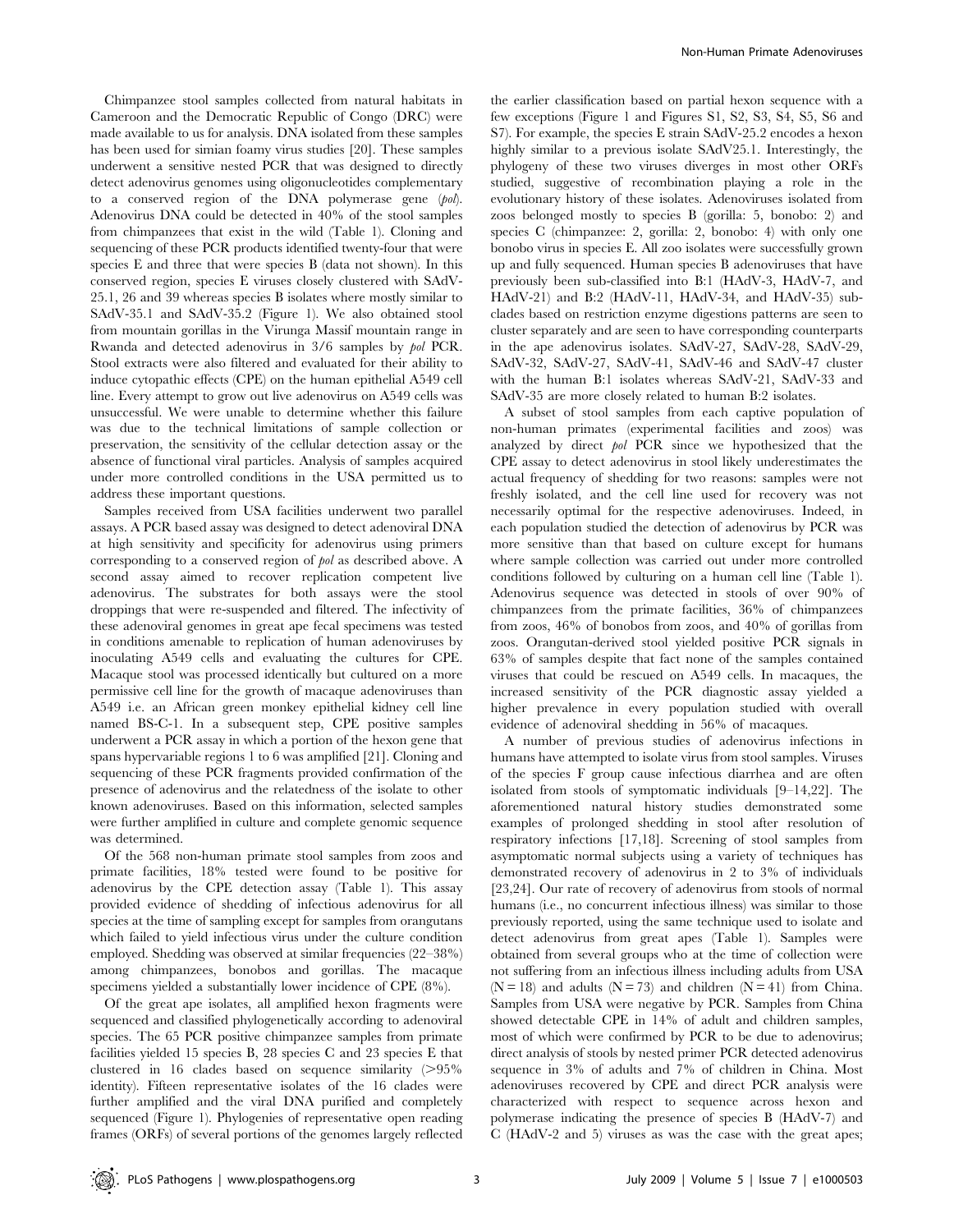

 $0<sub>1</sub>$ 

Figure 1. Phylogenetic tree of adenoviruses that infect primates. The tree was reconstructed from an alignment of the polymerase gene, using maximum likelihood under the HKY85 model of substitutions, as described in Materials and Methods. The names of simian isolates include the serotype nomenclature, the animal species of isolation (Hu: human, Ch: chimpanzee, Bo: bonobo, Go: gorilla, Cy: cynomolgus macaque, Rh: rhesus macaque), and the source of adenoviral isolation (ATCC: American Tissue Type Collection, JX: Jacksonville zoo, NI: New Iberia Research Center, MD: MD Anderson, SD: San Diego zoo, At: Atlanta zoo, LR: Little Rock zoo, BF: Buffalo zoo). Isolates that have a closely related hexon structure are referred to as variants of the same serotype (''.1'' or ''.2''). Names of novel sequences obtained in this study are shown in italics. Colors indicate the six species of viruses that infect higher primates (A, B, C, D, E, and F); grey is used to indicate viruses isolated from monkeys. The inset (upper left) shows the same tree with the inclusion of a tree-shrew isolate as an outgroup, after collapsing poorly supported bifurcations. Bootstrap values less than 80% or close to terminal leaves are suppressed. doi:10.1371/journal.ppat.1000503.g001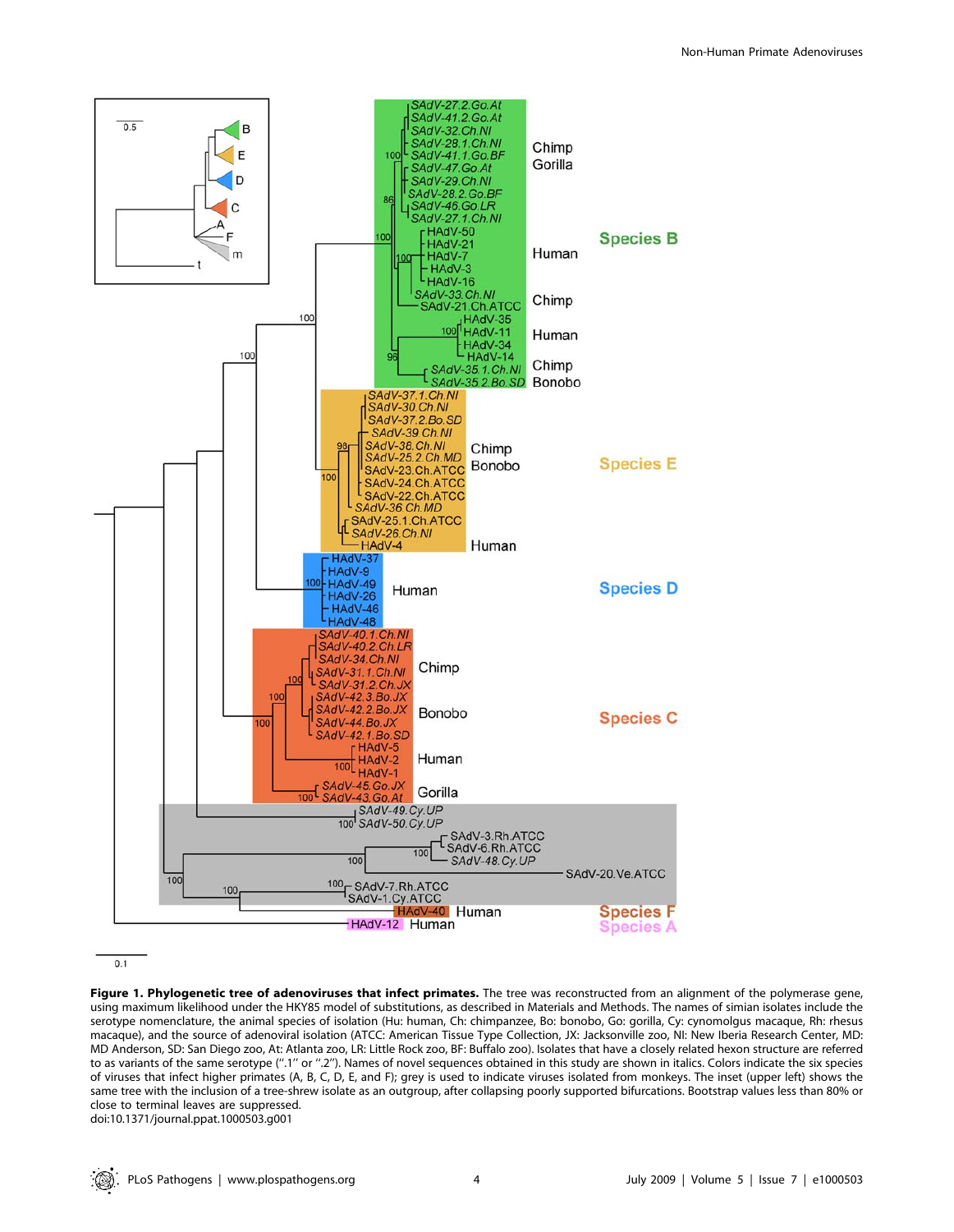however, species A (HAdV-12), D (HAdV-48 and HAdV-26) and F (HAdV-41) adenoviruses were also detected.

A total of 30 apparently novel adenoviral genomes (out of 33 that were sequenced) from the great ape samples described above were sequenced in their entirety and subjected to phylogenetic analysis, shown in Figure 1 and Figures S1, S2, S3, S4, S5, S6 and S7. Our analysis also included three viruses we isolated from cynomolgus macaques (which were completely sequenced), along with reference sequences from previously published human and simian isolates as well as a tree shrew-derived isolate [25–27]. Standardized nomenclature is used for the adenoviruses, including the prefix H or S indicating isolation from a human or simian source. There was no discernible difference in the genomic structure of the adenoviruses isolated from great apes and macaques compared to those isolated from humans, except for variations in the E3 region [28].

Using maximum likelihood, we constructed phylogenetic trees based on each of the following gene sequences: DNA polymerase (Figure 1), E1a (13S mRNA analog encoded, Figure S1), preterminal protein (pTP, Figure S2), hexon (Figure S3), penton base (Figure S4), protease (Figure S5), ssDNA-binding protein (DBP, Figure S6), and fiber (Figure S7). Overall, these trees were concordant with several notable exceptions. For one, species D branching in E1a and hexon is discordant as compared to the other proteins studied. Also, the phylogeny of the highly divergent fiber protein is distinctive and possibly reflective of differences in receptor usage (CD46 for species B as opposed to Coxsackie Adenovirus Receptor for the others; species D fibers are known to additionally bind sialic acid). The phylogeny of species A and F, and their relationship to the macaque isolates is highly discordant for the different proteins. The cynomolgus isolates, SAdV-49 and SAdV-50, for example, are closely associated with species A in E1a but are either closer to species F or are divergent for the other proteins. Internally within clades, discordance is also sometimes noted in species B and E and may be indicative of intra-species recombination. We used the polymerase tree (Figure 1) as a reference phylogeny throughout the manuscript. Overall, the phylogeny of the viral sequences reflects the host species from which the viruses were isolated. All viruses from great apes and humans except species A and F viruses form a monophyletic group, whereas adenoviruses infecting tree shrew, macaques, and bovines (not shown) fall outside this group [29]. The macaquederived viruses SAdV-49 and SAdV-50 were positioned in a previously uncharacterized clade, yet certain genes have close resemblance to the same genes in species A and F adenoviruses. SAdV-48, another macaque-derived virus that we isolated, was more closely related to SAdV-3 and SAdV-6, both previously isolated from rhesus macaques (see Figure 1 and Figures S1, S2, S3, S4, S5, S6 and S7). The viruses isolated from great apes segregated into distinct clades within the larger groups of species B, C and E viruses. Human-derived viruses formed separate subclades from ape-derived viruses in each of these viral species. Reconstructed phylogenies consistently place D viruses in a monophyletic group with B, C, and E viruses but we did not identify any simian viruses belonging to species D. The phylogenies consistently place human A and F viruses in distinct and somewhat distant clades from all other human viruses. In fact, the A and F viruses are more closely related to macaque strains than they are to all other human viruses.

In addition to phylogenetic reconstructions, we also estimated protein evolutionary rates for the eight genes described above, by maximum likelihood. In this analysis nucleotide substitutions that change the amino acid sequence (dN) are compared to nucleotide substitutions that are silent (dS). All genes showed a predominance

of selection against protein-coding substitutions (dN/dS<1 in all cases, mean  $dN/dS = 0.134$ ) which is consistent with the corresponding proteins having structural constraints and playing an important role in the fitness of the virus. We also computed branch-specific dN/dS values for viruses that infect human versus non-human hosts. We found a significant elevation of dN/dS  $(p<0.0001)$  for the fiber gene along human-host lineages  $(dN/d)$  $dS = 0.270$  as compared non-human-host lineages  $(dN/ds)$  $dS = 0.208$ . This result is consistent with increased pressure on the evolution of the fiber proteins in humans relative to primates (or relaxed negative selection), which may be mediated by humoral immunity since the fiber is exposed on the surface of the virus.

The analyses described above highlighted discordant phylogenies suggestive of recombination. To address this question more specifically, we subjected sequence datasets from every independent source of isolation to a computational analysis designed to detect recombination events. We performed a sliding window analysis of identity and bootstrap values of separate isolates in relation to the query sequence across the genome. Figure 2 illustrates a sliding window analysis of identity on SAdV-27.1, the most obvious example of recombination among viruses from the same location. SAdV-27.1, which is an isolate from the New Iberia chimpanzee facility, was queried against a number of related genomes including 3 other chimpanzee clade B isolates from the same combine (SAdV-32, SAdV-33, SAdV-35.1), a gorilla isolate with a highly identical hexon sequence (SAdV-27.2), and several reference isolates that served as outgroups (SAdV-31 and SAdV-38). This analysis revealed close identity at the left and extreme right ends between two species B.1 viruses of the same chimpanzee facility (SAdV-32 and SAdV-33) and the gorilla-derived SAdV27.2. Remarkably, the region starting on the left within the DBP open reading frame and extending to the end of the E3 locus was almost identical to the species B.2 isolate, SAdV-35.1, from the same facility. These findings identify SAdV-27.1 as a hybrid B.1-B.2 virus that was generated following a recombination event that occurred in the New Iberia compound between SAdV-35.1 or a very similar virus and a B.1 strain more distantly related to SAdV-32 and SAdV-33. Given that SAdV-35.1 and SAdV27.1 were received over 1 month apart, isolated from distinct combines at different dates and in distinct experiments, we excluded this recombination event as an in vitro culture artifact. These data illustrate the potential for intra-species recombination of adenoviruses and identify the first hybrid B.1–B.2 adenovirus.

## **Discussion**

We have detected a high prevalence of adenoviruses in the stools of apparently healthy animals of several great ape and macaque species. The high rate of shedding was surprising and suggests that adenoviruses are capable of establishing chronic infections following an initial exposure that may or may not be clinically relevant. The presence of adenovirus in stools from wild chimpanzees and gorillas across several countries in central Africa confirmed that this was not an artifact of animals being maintained in captivity. Our studies cannot rule out an alternative explanation in which animals are repeatedly infected although these infections would have to be prolonged and frequent to explain the high prevalence. There is substantially less shedding of virus in human stool although adenovirus genomes are highly prevalent and abundant in gut associated lymphoid tissue (data not shown). Analyses of host responses to these persistent/latent infections suggests that better control of the chronic infection in humans may be due to a more effective T cell response to the virus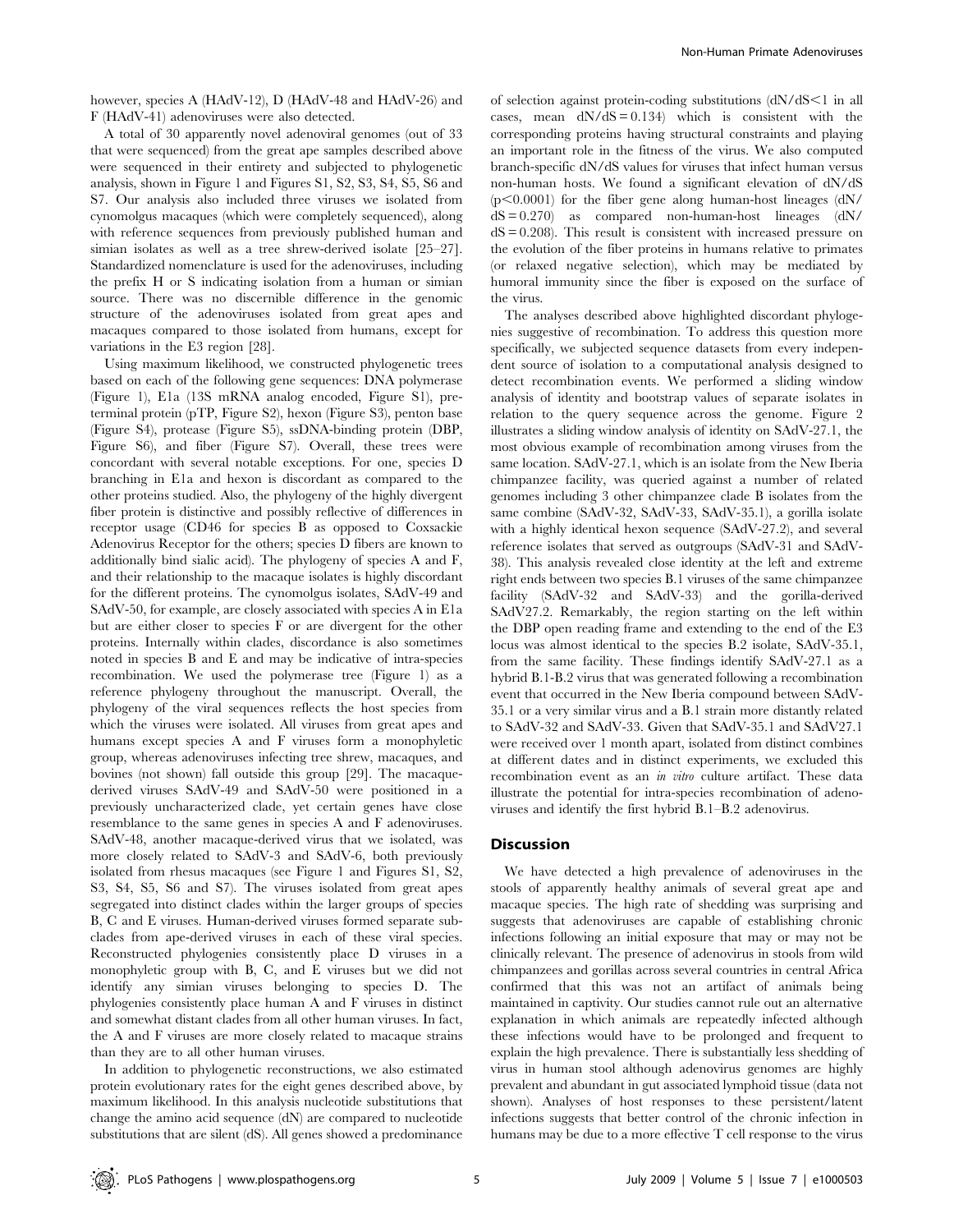

Figure 2. Evidence for intra-species B recombination within the New Iberia chimpanzee colony. A Simplot analysis of New Iberia species B adenoviral isolates aligned with a schematic annotated genomic structure of the SAdV-27.1 showing evidence of an incidence of recombination between viral isolates from the same compound. The analysis demonstrates homology on the left genomic end extending up to the DNA Binding Protein (DBP) open reading frame with various species B isolates from within one subspecies (represented by SAdV-32) from the New Iberia chimpanzee colony, followed by an 100K, 22K, 33K and partial E3 gene region of near complete identity to the structurally distinct New Iberia isolate SAdV-35.1 of a distinct subspecies within species B. To the right of this region of identity the homology transitions to the fiber region first to B isolate SAdV-33 and subsequently to SAdV-32 again. Further evidence is provided by SAdV-27.2, isolated from a gorilla in a different geographical location (Atlanta zoo). This genome is closely related to SAdV-27.1 and is almost identical in hexon but did not undergo the presumed recombination event between DBP and E3. The left and extreme right ends of the SADV-27.1 genome demonstrate close but not complete identity to SAdV-32 indicating a close relationship to the putative parental adenovirus of this event of homoplasy. The left junction of the recombination event is a clearly defined junction centrally in the DNA binding protein as indicated by the dotted blue line. The right end junction was less well-defined due to a region of lack of complete identity in the fiber-proximal part of the coding region of the E3 gene family. This region is indicated by the dotted blue lines in the sequence. The more distantly related species B isolate SAdV-35, species C isolate SAdV-31 and species E isolate SAdV-38 (all isolated from the New Iberia chimpanzee colony) are provided in the analysis as reference. doi:10.1371/journal.ppat.1000503.g002

[28]. Our studies also suggest that the gut may serve as a source of the disseminated and often lethal adenovirus infections observed in human patients who are immune suppressed [30,31].

Sequencing the complete genomes of the 33 novel adenoviruses (30 different sequences were found) that we have isolated from chimpanzees and gorillas has allowed us to examine the phylogenetic relationships among hominid adenoviruses. Overall, we found that the viruses isolated from great apes fall into the three species groups (B, C, and E) previously believed to be primarily of human origin. Generally, most DNA viruses are thought to have evolved with their host in a mechanism referred to as co-evolution [32] in which the virus was a pathogen of a common ancestor. Subsequent viral speciation is then expected to

mirror primate speciation. In fact, the primate species C adenovirus phylogeny in this study is largely consistent with this hypothesis. However, several elements of the data, particularly in adenoviral species B and E, suggest that co-evolution alone may not fully explain the observed diversity and indicate a contribution of cross-species transmission to the primate adenoviral evolutionary history. Indeed, within species B and species D, the distances between certain human and ape adenovirus proteins are smaller than predicted by co-evolution, which is supported by high bootstrap values. In addition, partial hexon sequence of chimpanzee species C isolates that we were unable to grow out to obtain a full length sequence were found to cluster tightly with gorilla isolates indicating a possible cross-species transmission event in this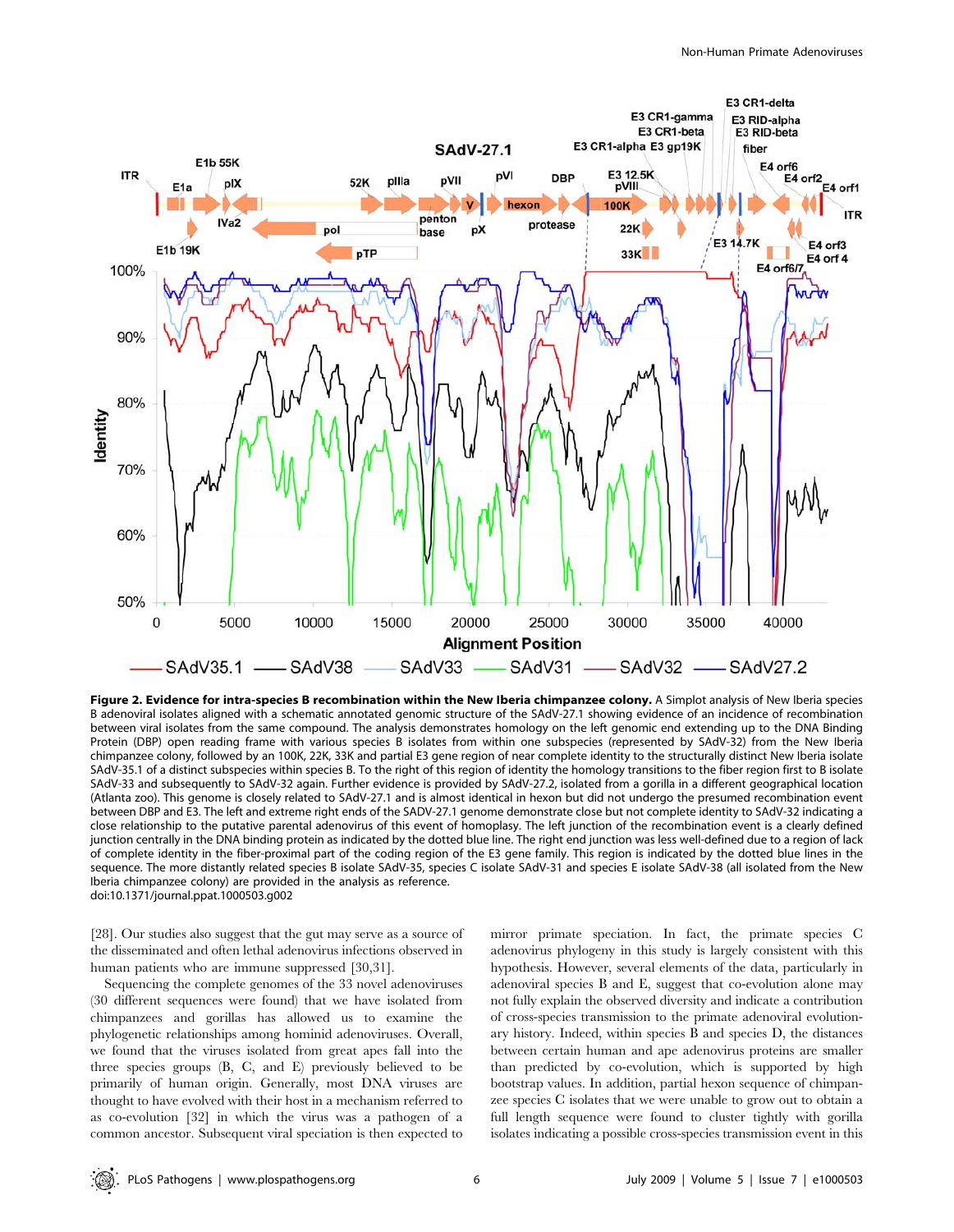species C subclade (data not shown). In addition, under the coevolution hypothesis, one would expect the evolutionary distances between adenovirus species from humans to be similar to those from apes, assuming similar selective pressures. On the contrary, we observe that these distances are indeed very variable. For example, in clade B, SAdV-33 is only 0.018 substitutions/site removed from the human clade B.1 whereas the SAdV-35 viruses are almost 10 times more removed from the human clade B.2 viruses (0.170 substitutions/site). We may interpret these data as either evidence for dramatic differences in selective pressures or an indication of at least one, possibly two, independent cross-species transmission events at distinct points in time. When one applies conservative molecular clock estimates for DNA viruses [33], the time estimates of the divergence between close human and ape viruses in species B and E are also inconsistent with the date of the human-chimpanzee divergence.

Thus, we have demonstrated that cross-species transmission can be invoked to explain some of the phylogenetic relationships among human- and ape-infecting adenovirus isolates within the B and E species. We speculate that this transmission occurred from great apes to humans. The opposite direction of transmission cannot be ruled out, but is unlikely given the epidemiological evidence in favor of great apes as the natural host species.

Several limitations to the data prevent us from delineating a definitive model of evolutionary history of primate adenoviruses. First, the inability to isolate adenoviruses from certain clades or host species of non-human hosts may indicate either their extinction in that particular host or a failure to detect the virus to date due to limitations in sampling or assaying. These limitations make it extremely difficult to perform an exhaustive study and nor can the data be interpreted as such. This study does, however, provide the most extensive survey of non-human primate adenoviruses to date. It is clear that more extensive studies in primates, particularly those in great apes in the wild are warranted. All full-length adenoviral genomes presented here were isolated from animals in captivity yet limited pol sequence data from gorillas and chimpanzees in the wild provide preliminary evidence to confirm the fecal shedding of species B and E viruses. As stated in Results, the samples from the wild harbored predominantly species E sequences as determined by PCR amplification of the polymerase gene (24 belonging to species E and 3 to species B) whereas we were able to detect considerable numbers of species C adenoviruses (in addition to species E and B) in captivity. It can be speculated that the prevalence of the different adenovirus species in the gut of captive apes may be skewed as a result of captivity, but clearly more data including virus isolation in the wild is necessary in order to definitively confirm this observation.

The high prevalence of adenovirus shedding in great apes and their close relation to existing human adenoviruses suggest a potential risk of ape-to-human transmission. This risk will likely be higher where contacts are more prevalent, such as with captive and habituated animals. The limited available sero-epidemiological data for chimpanzee species B and E adenoviruses suggests this may be the case in areas home to common chimpanzee species [34]. In addition, the possibility that the adenoviruses that were isolated from animals in combines and zoos were an artifact of their captivity needs to be addressed. In fact these concerns were aired following the isolation of SAdV-22, SAdV-23, SAdV-24, SAdV-25 [27]. In that study, none of the animal handlers who were exposed to the chimpanzees were found to harbor antibodies to the chimpanzee adenoviruses. More recently, serum samples from 50 zoo workers were tested for the presence of neutralizing antibodies to SAdV-E (SAdV-23 and SAdV-25) and SAdV-B

(SAdV-21), and none was found [35]. Although macaques shed adenovirus at high levels, transmission to humans seems unlikely since the macaque viruses are quite distinct from most known human adenoviruses. It is interesting however that an adenovirus similar to the macaque viruses was isolated from a patient with gastroenteritis [36].

These studies should also be considered in the context of applications of recombinant adenoviruses as vectors for human gene therapy and genetic vaccines. Chronic infections and latency of viruses and the associated host immune responses may confound the application of vectors that are related to these endogenous viruses.

## Materials and Methods

#### Ethics statement

All animals were handled in strict accordance with good animal practice as defined by the University of Pennsylvania Institutional Animal Care and Use Committee, and all animal work was approved by this committee.

#### Isolation of novel adenoviruses from stool

Stool samples were collected at the facilities that house the animals and were suspended in Hanks' Balanced Salt Solution (HBSS), and sent to University of Pennsylvania on ice. The particulates were removed by centrifugation, and the supernatant was sterile filtered through  $0.2 \mu m$  syringe filters. 100  $\mu$ l of each filtered sample was inoculated into A549 cells grown in Ham's F12 medium with 10% fetal bovine serum (FBS), 1% Penn-Strep and  $50 \mu g/ml$  gentamicin. After about 1 to 2 weeks in culture, visual CPE was obvious in cell cultures with several of the inoculates. The presence of adenoviruses in the cultures was confirmed by PCR amplification of an internal 1.9 kb of the hexon – the region encompassing the hypervariable regions and that is predominantly responsible for conferring serotype specificity. The primer pair that was utilized for PCR was CAGGATGCTTCGGAG-TACCTGAG and TTGGCNGGDATDGGGTAVAG-CATGTT. The sequence obtained from this region was used to make an initial determination of adenoviral species and novelty of the serotype. Adenoviral isolates were plaque purified on A549 cells, propagated to high titer and purified on cesium chloride gradients using standard procedures. Viral DNAs obtained from purified virus preparations were completely sequenced (Qiagen Genomics Services, Hilden, Germany). In addition, a sensitive nested PCR specific for the DNA polymerase gene with outer primers, TGATGCGYTTCTTACCTYTGGTYTCCATGAG and AGTTYTACATGCTGGGCTCTTACCG, and inner primers, GTGACAAAGAGGCTGTCCGTGTCCCCGTA and TCACGTGGCCTACACTTACAAGCCAATCAC, was used as a specific diagnostic for adenoviral shedding.

## Gene finding

We selected 8 genes to use for the subsequent phylogenetic analysis: fiber, hexon, penton base, protease, E1A, DNA-binding protein (DBP), polymerase, terminal protein precursor (pTP). We used the annotated simian adenovirus genome SAdV-25.2 as a reference to find the coding sequences of these genes in the unannotated (target) genomes. To detect a gene in a target genome, we performed the following procedure: 1) we extracted the focal gene from the reference genome and aligned it to the target genome. This gave us a rough location of the focal gene in the target genome; 2) we detected all ORFs in the target genome that overlapped with the aligned region; 3) if the gene was known to have an intron (E1A, polymerase and pTP and DNA polymerase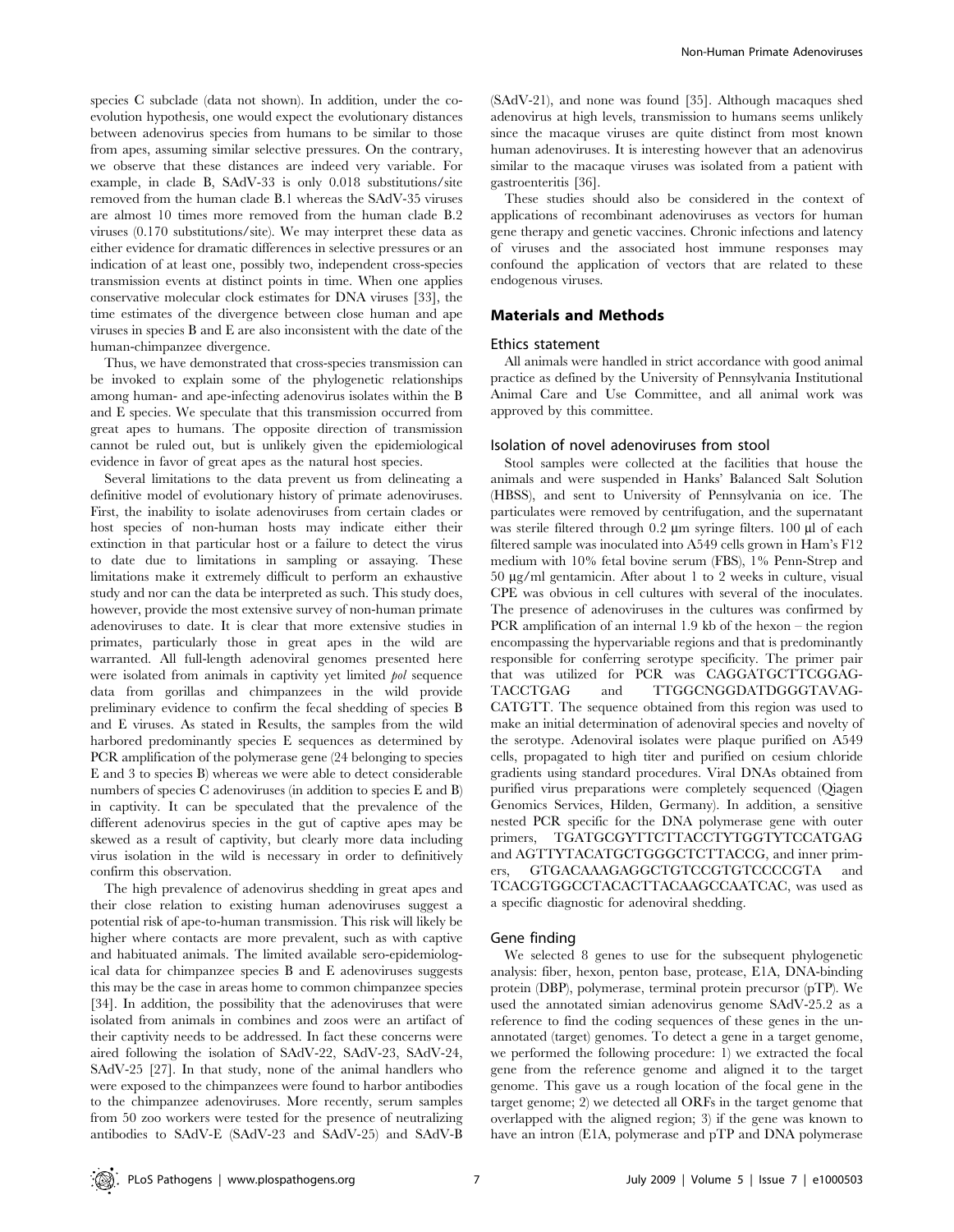genes), we detected all GT-AG intron start-stop signal pairs that preserved the length of the first exon up to 30% and the length of the intron up to 60% with respect to the reference gene; all such potential introns were spliced out, generating a pool of potential coding sequences; 4) for each coding sequence from this pool, we aligned the corresponding amino acid sequence to the reference amino acid sequence; 5) we sorted the coding sequences according the their alignment score. The coding sequence with the highest score was considered to be the coding sequence for the focal gene in the target genome. All alignments were performed with the ClustalW v. 2.0.9 software [37].

# Phylogenetic analysis

From the resulting nucleotide sequence alignments for each gene, we reconstructed the phylogenetic trees using the PhyML software [38] under the HKY85 model [39] with a transition/ transversion ratio, fraction of invariable sites and the discretized gamma distribution of rates across sites [40]. To assess the reliability of the reconstructed phylogenies, we performed 100 bootstrap reconstructions for each gene.

In order to accurately estimate the evolutionary rates within the B, C, E and D species, we removed all adenoviruses isolated from Old World monkeys as well as HAdV-40 and HAdV-12 isolates. We then aligned the remaining protein sequences and backtranslated them to DNA using the PAL2NAL software [41]. We then reconstructed the phylogenies for this subset of data under the same model as before. Finally, we applied the PAML software [42] under the branch-specific model to estimate the dN/dS ratios on different branches keeping the branch lengths fixed. Internal analysis of identity was done by SIMPLOT sliding window analysis (window: 1000 bp, step: 20 bp) [43]. Bootscanning analysis was performed in order to confirm the apparent mosaic pattern of recombination [44].

## Sequence data

In addition to isolates sequenced in this study, the following complete annotated human and simian adenovirus genomes from GenBank were used: NC\_010956 (HAdV-9), NC\_003266 (HAdV-4), NC\_004001 (HAdV-11), NC\_001460 (HAdV-12), NC\_001405 (HAdV-2), DQ900900 (HAdV-37), AC\_000019 (HAdV-35), AC\_000017 (HAdV-1), AC\_000008 (HAdV-5), NC\_001454 (HAdV-40), DQ923122 (HAdV-52), EF153474 (HAdV-26), EF153473 (HAdV-48), DQ393829 (HAdV-49), AY601633 (HAdV-21), AY599836 (HAdV-3), AY594256 (HAdV-7), AY601636 (HAdV-16), AY875648 (HAdV-46), AY737797 (HAdV-34), AY803294 (HAdV-14), AY737798 (HAdV-50), AY771780 (SAdV-1), AY598782 (SAdV-3), CQ982401 (SAdV-6), DQ792570 (SAdV-7), AC000010 (SAdV-21), AY530876 (SAdV-22), AY530877 (SAdV-23), AY530878 (SAdV-24), AC000011 (SAdV-25). All novel adenoviral sequences (SAdV20, SAdV25.2 to SAdV-48) are available in GenBank (FJ025899-FJ025931).

## References

- 1. Rosen L (1960) A hemagglutination-inhibition technique for typing adenoviruses. American Journal of Hygiene 71: 120–128.
- 2. Wadell G (1979) Classification of human adenoviruses by SDSpolyacrylamide gel electrophoresis of structural polypeptides. Intervirology 11: 47–57.
- 3. Pina M, Green M (1965) Biochemical studies on adenovirus multiplication. IX. Chemical and base composition analysis of 28 human adenoviruses. Proceedings of the National Academy of Sciences of the United States of America 54: 547–551.
- 4. Bailey A, Mautner V (1994) Phylogenetic relationships among adenovirus serotypes. Virology 205: 438–452.

# Supporting Information

Figure S1 Phylogeny of the adenoviral E1a gene. Maximum likelihood analysis under the HKY85 model of substitutions, as described in Materials and Methods and in the legend to Figure 1. Found at: doi:10.1371/journal.ppat.1000503.s001 (2.44 MB TIF)

Figure S2 Phylogeny of the adenoviral pre-terminal protein (pTP) gene. Maximum likelihood analysis under the HKY85 model of substitutions, as described in Materials and Methods and in the legend to Figure 1.

Found at: doi:10.1371/journal.ppat.1000503.s002 (2.46 MB TIF)

Figure S3 Phylogeny of the adenoviral hexon gene. Maximum likelihood analysis under the HKY85 model of substitutions, as described in Materials and Methods and in the legend to Figure 1. Found at: doi:10.1371/journal.ppat.1000503.s003 (2.59 MB TIF)

Figure S4 Phylogeny of the adenoviral penton base gene. Maximum likelihood analysis under the HKY85 model of substitutions, as described in Materials and Methods and in the legend to Figure 1.

Found at: doi:10.1371/journal.ppat.1000503.s004 (2.54 MB TIF)

Figure S5 Phylogeny of the adenoviral protease gene. Maximum likelihood analysis under the HKY85 model of substitutions, as described in Materials and Methods and in the legend to Figure 1.

Found at: doi:10.1371/journal.ppat.1000503.s005 (2.52 MB TIF)

Figure S6 Phylogeny of the adenoviral DNA-binding protein (DBP) gene. Maximum likelihood analysis under the HKY85 model of substitutions, as described in Materials and Methods and in the legend to Figure 1.

Found at: doi:10.1371/journal.ppat.1000503.s006 (2.50 MB TIF)

Figure S7 Phylogeny of the adenoviral fiber gene. Maximum likelihood analysis under the HKY85 model of substitutions, as described in Materials and Methods and in the legend to Figure 1. Found at: doi:10.1371/journal.ppat.1000503.s007 (2.55 MB TIF)

## Acknowledgments

We thank Martine Peeters and Beatrice H. Hahn for providing fecal samples collected in the wild. We would also like to thank the Cooperative Human Tissue Network (CHTN) from the University of Pennsylvania Medical Center and the National Disease Research Interchange (NDRI) for providing human gut specimens.

## Author Contributions

Conceived and designed the experiments: SR LHV SK JBP JMW. Performed the experiments: SR LHV SK RC XY MK AS QW CAMJ JBP. Analyzed the data: SR LHV SK JBP JMW. Contributed reagents/ materials/analysis tools: RG. Wrote the paper: SR LHV JBP JMW.

- 5. Kolavic-Gray SA, Binn LN, Sanchez JL, Cersovsky SB, Polyak CS, et al. (2002) Large epidemic of adenovirus type 4 infection among military trainees: epidemiological, clinical, and laboratory studies. Clinical Infectious Diseases 35: 808–818.
- 6. Kostense S, Koudstaal W, Sprangers M, Weverling GJ, Penders G, et al. (2004) Adenovirus types 5 and 35 seroprevalence in AIDS risk groups supports type 35 as a vaccine vector. AIDS 18: 1213–1216.
- 7. Nwanegbo E, Vardas E, Gao W, Whittle H, Sun H, et al. (2004) Prevalence of neutralizing antibodies to adenoviral serotypes 5 and 35 in the adult populations of The Gambia, South Africa, and the United States. Clinical & Diagnostic Laboratory Immunology 11: 351–357.